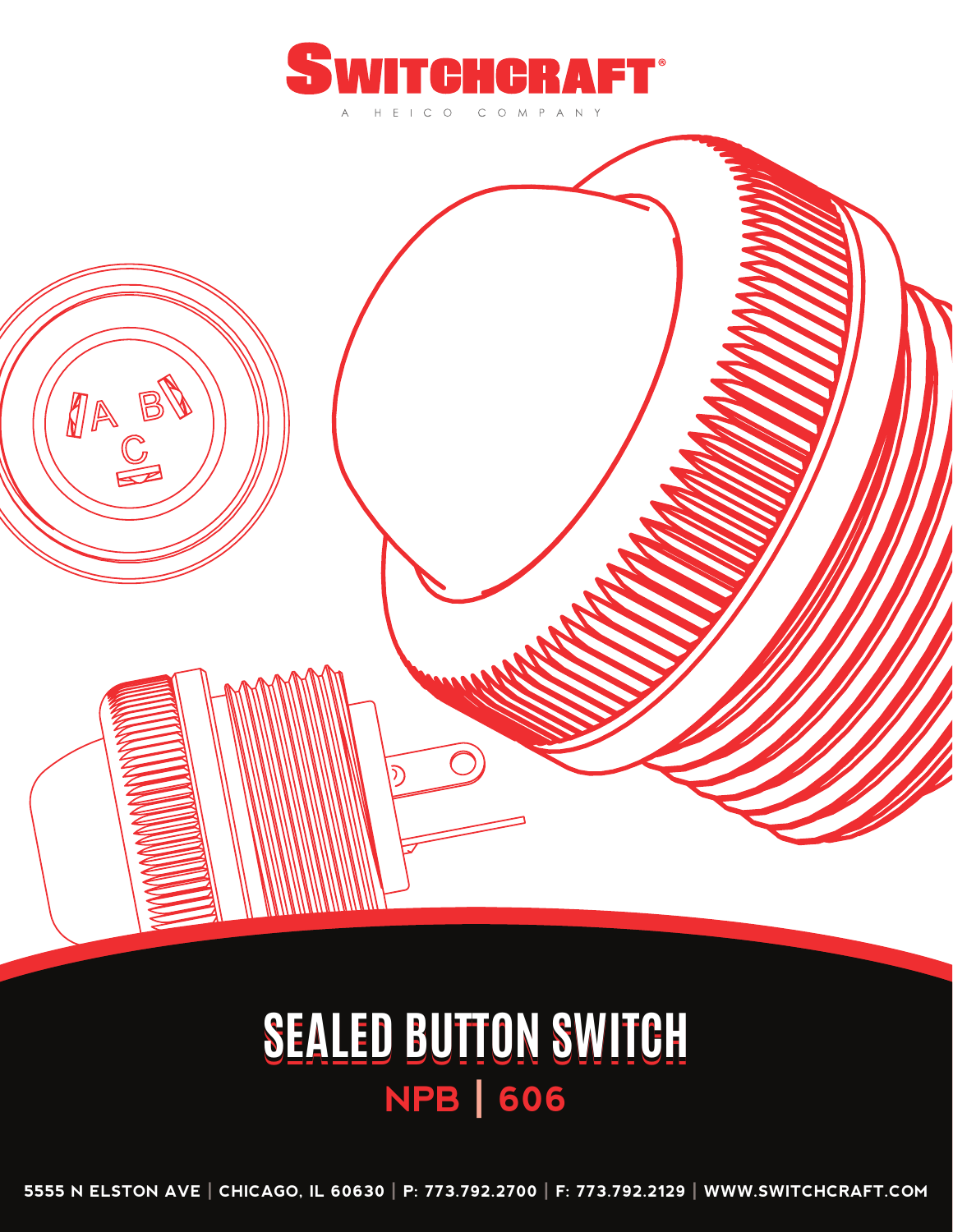

## **FEATURES & BENEFITS**

- Rated for up to IP68 NEMA 250
- Rated for 250mA, 30W max, AC non-inductive load
- 913S can be wired for 1-A, 1-B, or 1-C (break before make)
- 913DS can be wired for 1-A, 1-B, or 1-D (make before break)
- RoHS Compliant

## **APPLICATIONS**

- • Communications equipment
- • Medical Equipment
- Instrumentation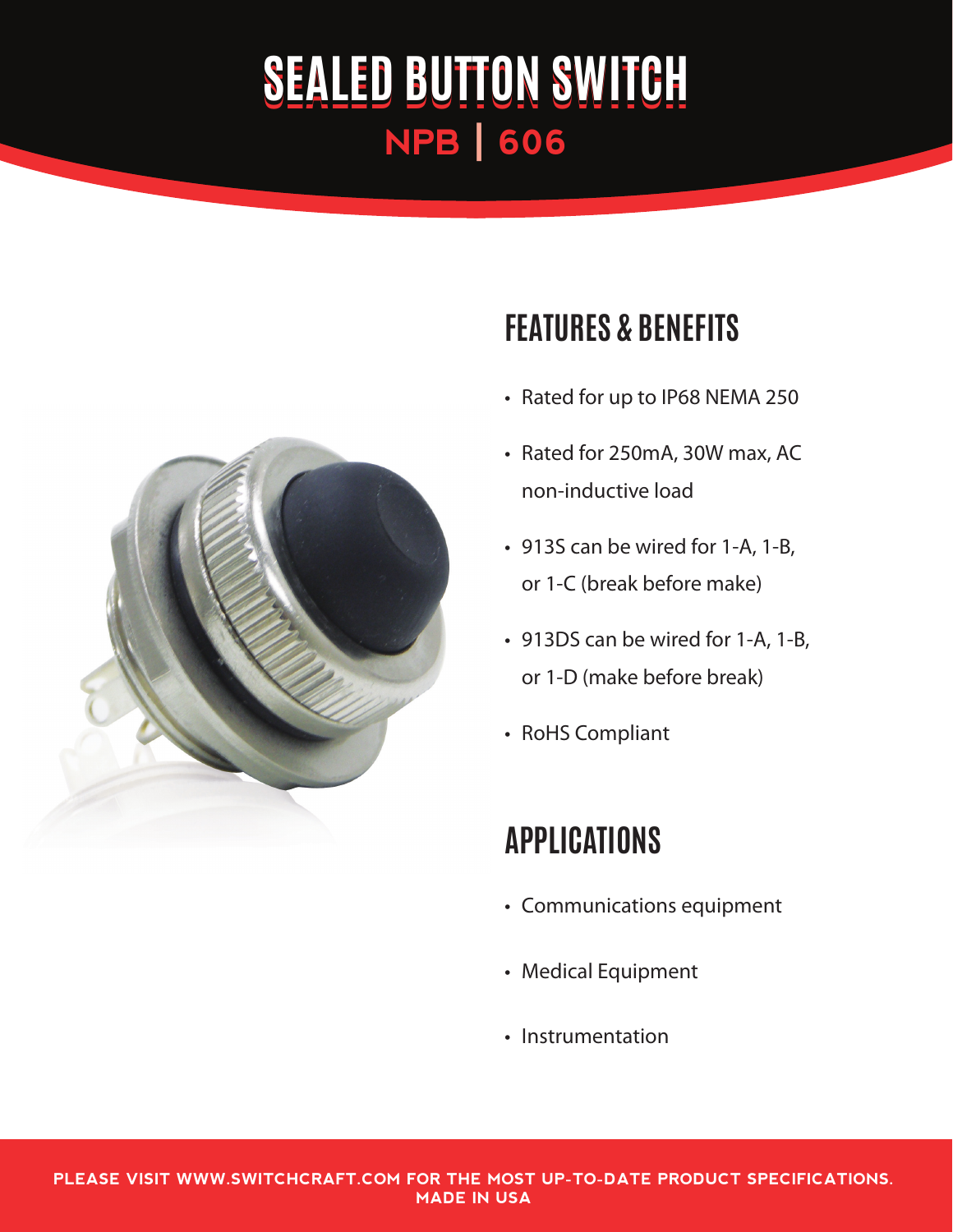



#### NOTES:

- 1. MOUNTING HOLE  $\emptyset$  0.615+0.010/-0.000 [ $\emptyset$ 16.00+0.25/-0.00]
- 2. MAX PANEL THICKNESS: < 0.120 [3.00]
- 3. HARDWARE SHIPPED UNASSEMBLED
- 4. THIS PART IS RoHS COMPLIANT



| PART NUMBER   | <b>SCHEMATIC</b>             | <b>CIRCUIT</b> |
|---------------|------------------------------|----------------|
| 913DS<br>913S | $\mathsf{A}$<br>$\mathsf{C}$ | $1-A$          |
| 913DS<br>913S | C<br>€<br>B                  | $1 - B$        |
| 913S          | A C<br>C C<br>B              | $1-C$          |
| 913DS         | C<br>B<br>Α                  | 1 <sub>D</sub> |

UNITS ARE LISTED IN INCHES [mm]. ALL DIMENSIONS ARE REFERENCE ONLY.